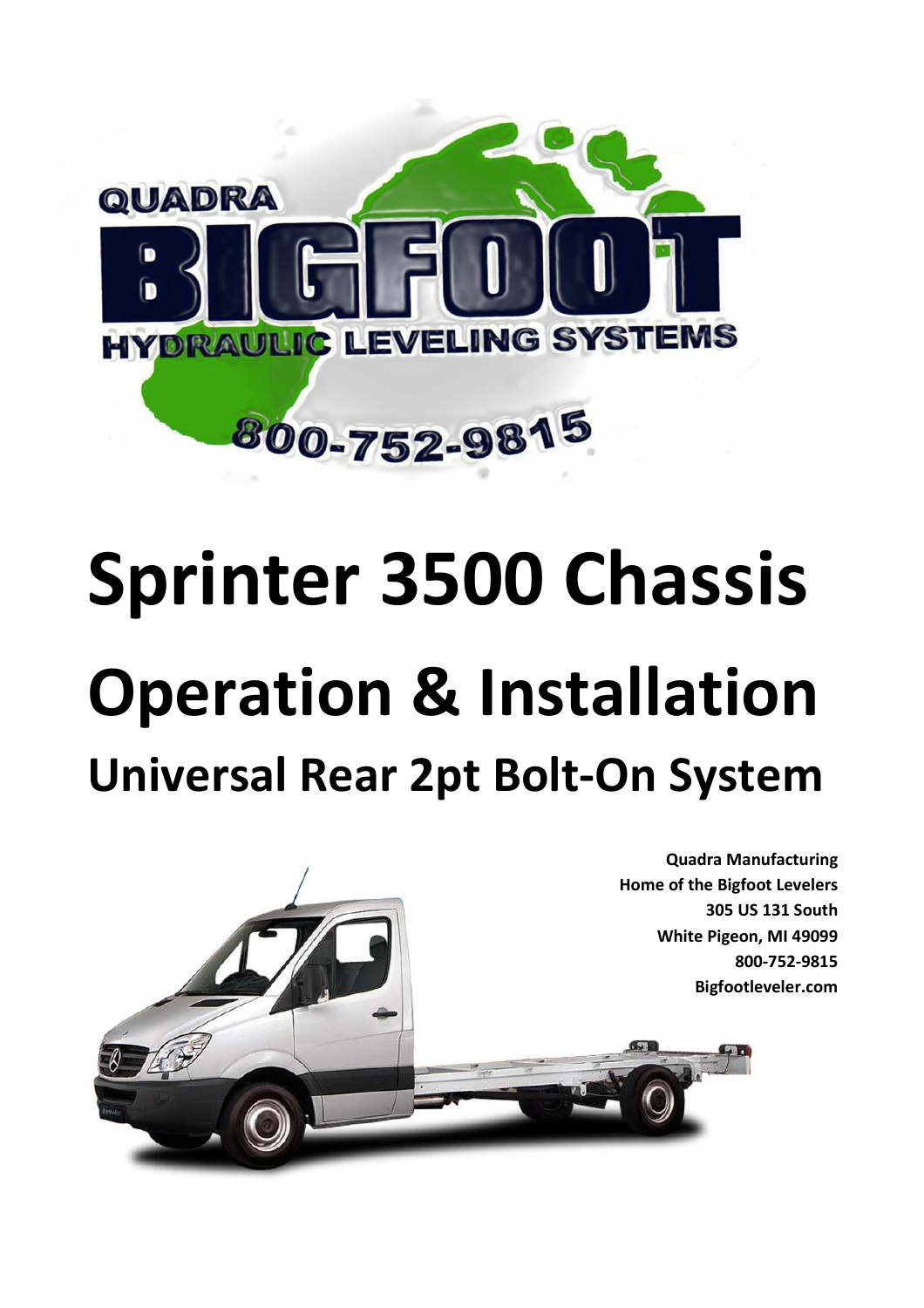## **Operating the System:**

#### Rocker Switch Control *(standard)*

Simple Press & Hold operation to Extend (to raise vehicle) or Retract (to bring jacks up for traveling).

#### Wireless Control *(optional)*

Wireless transmitter or key fob remote, with emergency controls on the receiver, operating instructions are on the next page.

# **System Benefits:**

 The Bolt-on system does not interfere with the vehicle's frame warranty and is fairly easy to install due to the fact that there is no drilling or welding. Due to the location of the jacks, they do not interfere with the vehicle's departure angle which means when you enter those highly sloped entrances or uneven lots, the jacks will not be scraping the asphalt. And no need for having the exhaust re-routed or losing your spare tire to get jacks on your sprinter!

## **Pre-Cautions:**

 Do not use blocks underneath jacks or use them to change a flat tire or for maintenance while working under vehicle (persons should never be underneath vehicle with jacks extended).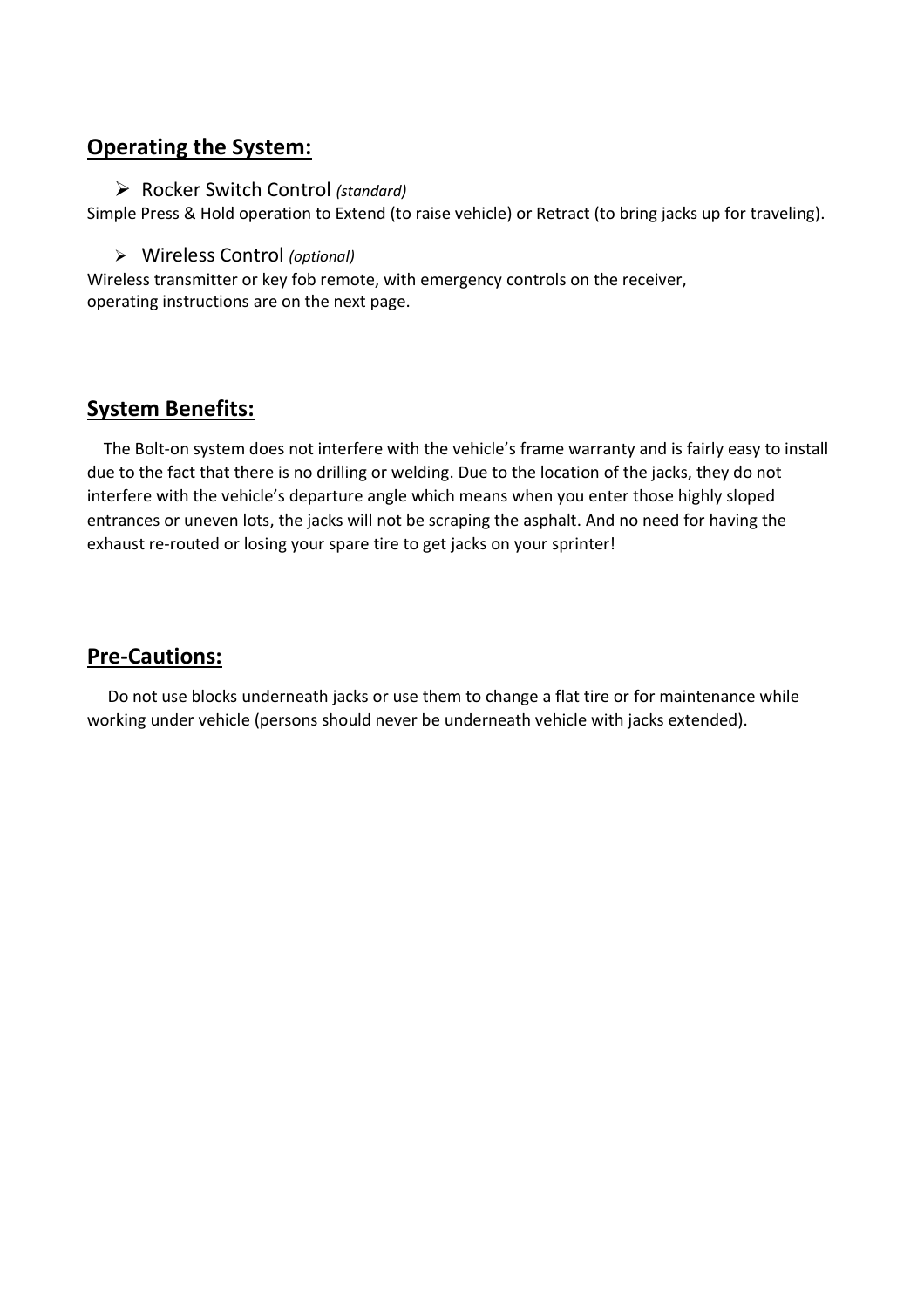# **Optional…Wireless Control Instructions 1pt & Slave Systems** Receiver shown on Left. Transmitter shown on Right. Replacement Transmitter #M37098 Replacement Transmitter/Receiver #M37029

#### **Operation:**

Depress the on/off button on the transmitter to activate. The blue LED light on the top right corner should turn on. The transmitter should be in the off position when the unit is not in use, but is equipped with a safety feature that shuts off if not being used after 3 minutes.

On the transmitter, press & hold the Extend button to lift your unit to desired height. To lower the unit or fully retract the jack(s) press & hold the Retract button.

The controls on the receiver operate the same as the transmitter.

#### **Sync Transmitter:**

This is usually done by the original installer, but if you have an issue or have a new transmitter follow these simple steps...

Make sure the receiver and the transmitter are off. Enter the "learn mode" by pressing & holding the on/off button on the receiver until the LED light starts to flash quickly on the receiver then release.

Now press & hold the on/off button on the transmitter until the LED on the receiver becomes constant, then release. Transmitter now "learned".

#### **Re-Program Receiver:**

If you are having issues with your controller at all try this before calling for service...

With the transmitter and the receiver off, press & hold the on/off button on the receiver, the LED light will start to flash quickly on the receiver but continue to hold until the light starts to flash slower, then release. The receiver module is now cleared of all codes.

Now press & hold the on/off button on the transmitter until the LED on the receiver becomes constant, then release. Transmitter now again "learned".

To exit this mode press and release the on/off button on the receiver, the light will become constant. Your controller is now re-programmed and cleared of all error codes.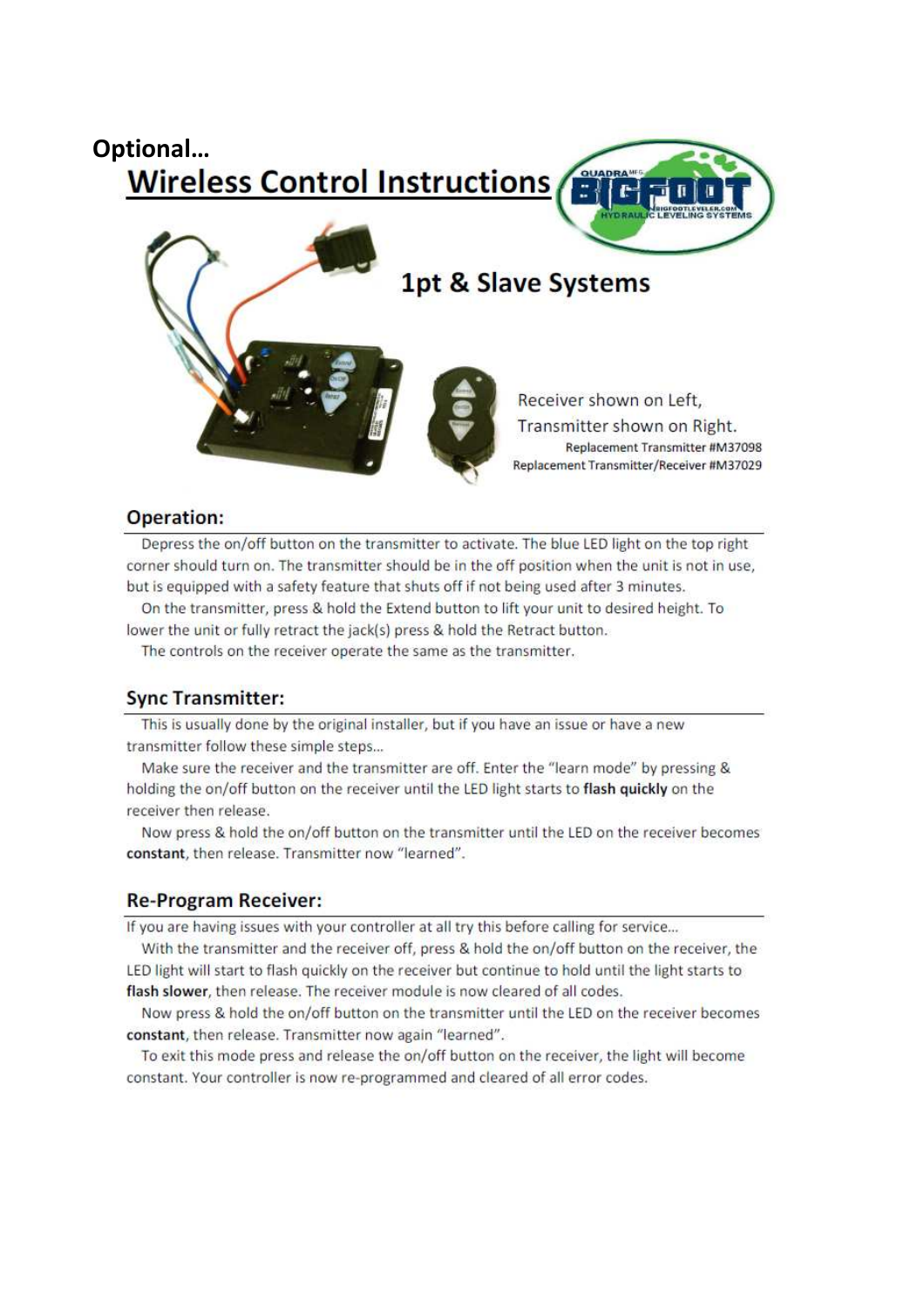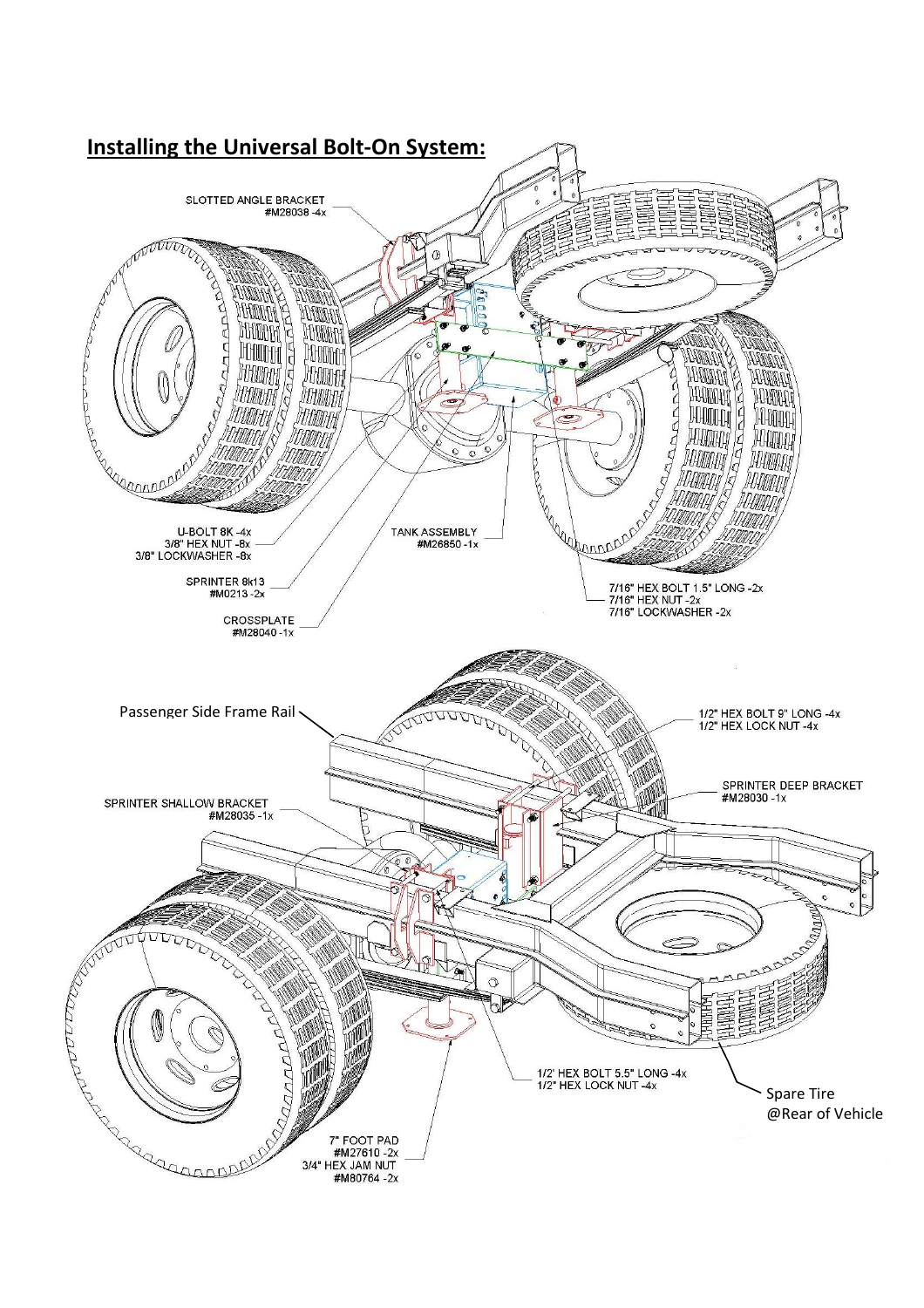# **Installing the Brackets, Jacks, Crossplate & Tank Assembly:**

 See the diagram on the previous page for locations and visual confirmation on how this system attaches to the vehicle's frame. This is a bolt-on system and requires no drilling or welding.

#### Cylinder Preparation

Install the Elbow fittings on the lower ports on the jacks, and the straight fittings on the top ports of the jacks. Take care not to overtighten and break the fittings, just needs to squeeze the o-ring. You can always check the fittings for fluid or final tightening during bleeding process later on. The foot pads can be installed now or after the jacks are installed. Use the ¾" jam nut, two threads should show past the nut and an impact must be used.

#### Location

The center of the brackets & jacks should be roughly 15" from center of rear axle, just between the sway bar link bracket and a body mount.

#### Driver Side

First place the slotted angle brackets and shallow bracket on driver's side frame rail in the location listed above. To hold the two brackets up place two 5  $\frac{1}{2}$ " bolts &  $\frac{1}{2}$ " lock nuts (head side to outside of rail) thru the holes as shown in the diagram. Then place the jack (both are the same) on the bolts and have the locknuts ready to keep the assembly from falling. Now place the bottom bolts and nuts thru holes, prior to tightening, assemble other side and crossplate, then make sure jack is level (upright).

#### Passenger Side

Use the deep bracket & longer 9" bolts & ½" lock nuts due to the exhaust on this side. Follow the same instructions as the driver side.

#### CrossPlate

Attach using the supplied U-Bolts, 3/8" nuts & lock washers, make sure it is level prior to tightening.

#### Tank Assembly

Attach facing the rear axle and the lowest holes for the best ground clearance. Use the 7/16" bolts, nuts & lock washers. Fill with fluid before the tank cover is installed (see following pages).

 Make sure the proper hardware is used in the proper locations. Everything should be attached and level prior to tightening. All hardware to be fastened to following torque specs:

1/2" (5  $\frac{1}{2}$ " & 9" Bolts) = Torqued to 80 ft/lbs.

7/16" (1  $\frac{1}{2}$ " Bolts) = Torqued to 70 ft/lbs.

 $3/8''$  (U-Bolts) = Torqued to 45 ft/lbs.

3/4" (Nuts for Foot Pads) = Impact must be used and one to two threads should be visible past nut.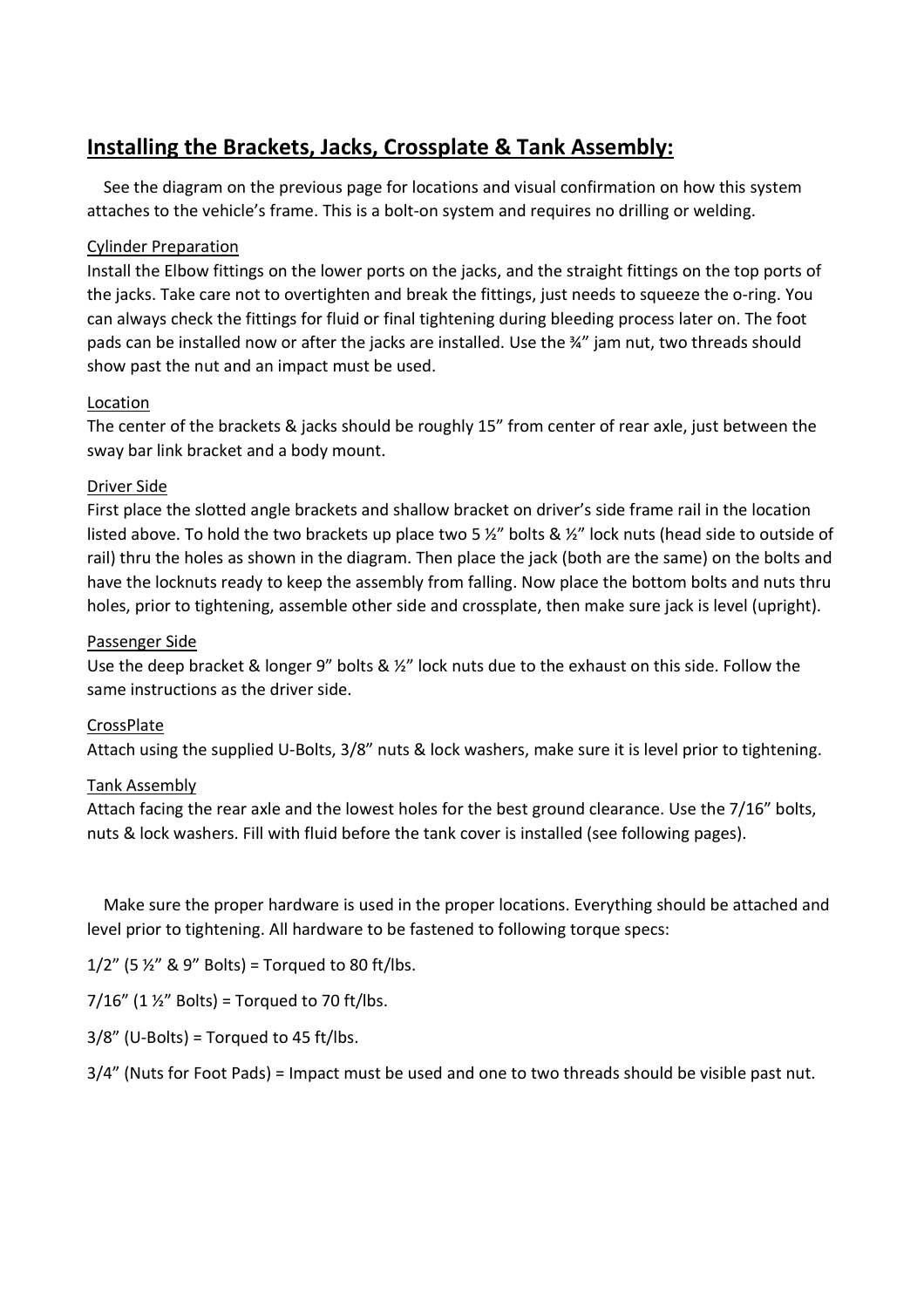

#### **Wiring the System:**

 Included is a harness *(#M43800)* that routes from the tank assembly to the rocker control switch. The red wire is the 12V power, this goes from the power stud on the tank assembly (on copper strip with 5/16" studs from solenoids) to the center post on the switch. The black wire is ground & is not needed for this switch. The blue wire goes from the retract operation post on the retract solenoid to the post labeled "1" on the switch. The grey wire goes from the extend post on the extend solenoid to the post labeled "3" on the switch. The switch is not waterproof & must be installed inside the coach. The Wireless option is wired to the tank the same way, but the end to the switch must be converted to attach to the wireless receiver's pigtail. The wires are color coded to mate & the black ground wire is required in this instance. The receiver is podded and can be mounted outside the vehicle, but should be placed where it is easily reached in case if the transmitter is damaged or misplaced, typical placement is inside a storage box wall.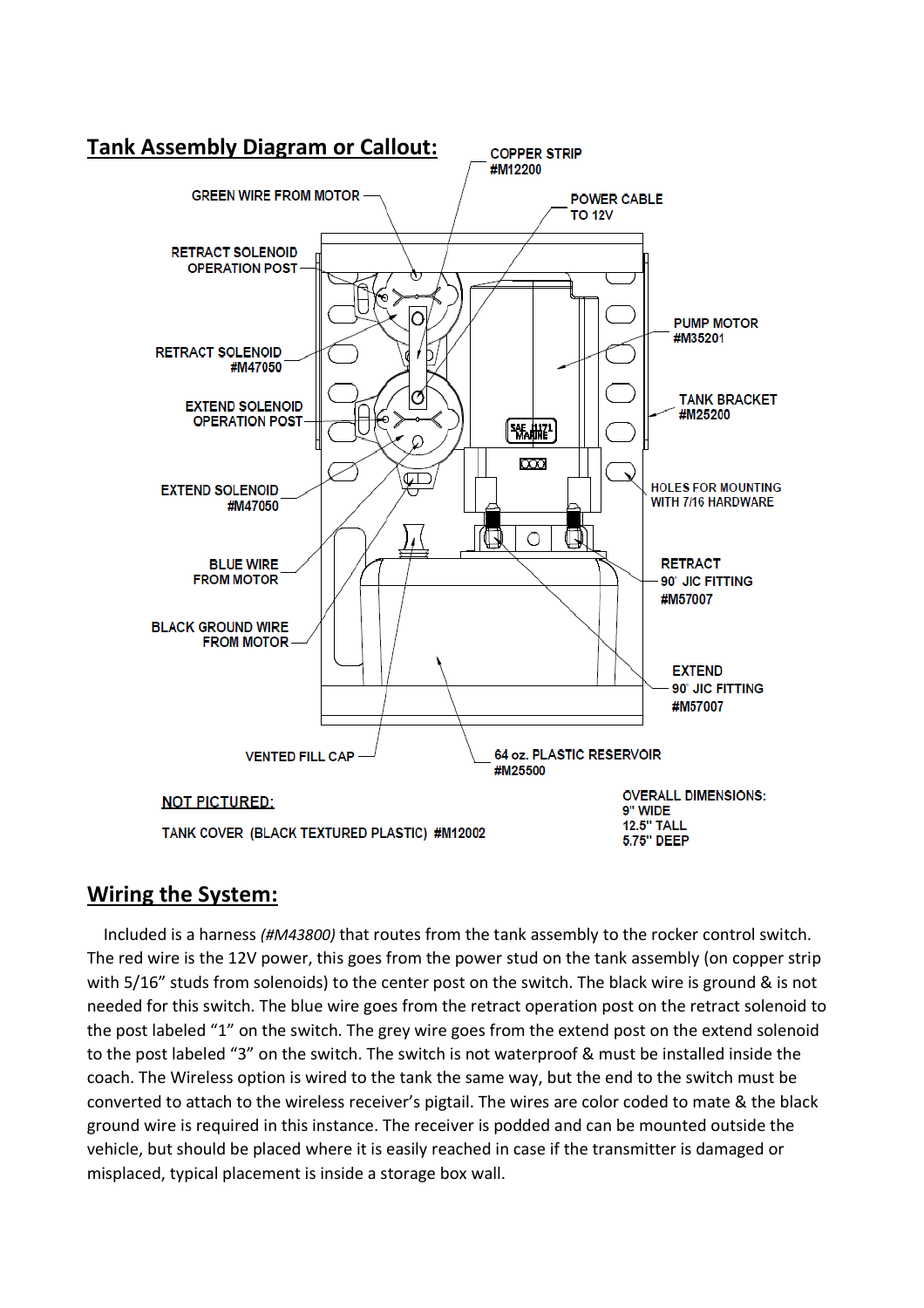# **Wiring the 12V Power Cable:**

#### Battery Cable

Supplied will be a 4 gauge battery cable that needs to be cut into two pieces.

- The 1<sup>st</sup> to run from the Solenoid power stud (see tank diagram) to the 80 amp breaker auxiliary stud.

- The 2<sup>nd</sup> to run from the battery stud on the breaker to the Positive Terminal on the coach's house battery. Hooking up the power should be the final wiring step so make sure this is done after all the other electrical work is done for safety.

- The supplied 80 amp breaker for the system should be securely fastened in the battery box.

# **Final Extend Hose Installation**

 After both jacks, brackets, crossplate & tank assembly are installed it is not time to plumb the system. There are six hoses in your kit, two are 11" and four are 24". The two 11" hoses run from the elbow fittings on the pump (looking at the pump, the right fitting is retract). Run the 11" lines thru the slot in the top of the tank assembly and install the "tee" fittings to the lines. Now run each 24" line from each "tee" fitting to the corresponding jack ports (retract port on jack is at the bottom). The lines are long so they will not "kink" while operating, keep lines from making sharp curves and away from the exhaust or moving axle parts. Fill your tank assembly's reservoir to ¾-1" from the top with ATF Dexron III fluid, do not use hydraulic fluid, the jacks are already pre-filled.

## **Bleeding the System**

 During installation of the hydraulic lines, air is internally captured in the hose. Due to this, bleeding the air out of the system is necessary for the system to work properly. This process is done at the end of installation.

- Extend the jacks fully and let stand for 15-30 minutes.

- Then retract all the jacks and remove the tank cover and check your fluid level to verify the fluid in the reservoir is around ¾"-1" below the top (ATF Dexron III).

 Finally install the tank cover, check that all hardware and hydraulic fittings are tight and the house battery is fully charged.

# **Troubleshooting**

If all you hear is clicking or the jacks seem slow or the pump is running slow, check battery (should be nearly 100% charged) or check fluid level. If your system is running "choppy" or sounds rough, try **bleeding the system.** If there are issues with the slotted angle brackets hitting the leaf springs, installation of an air bag system may be required.

# **Call us @ 1-800-752-9815 or Visit: BIGFOOTLEVELER.COM Owner must activate warranty!**

This can be done by phone or right from the website! See detailed warranty information on next page…